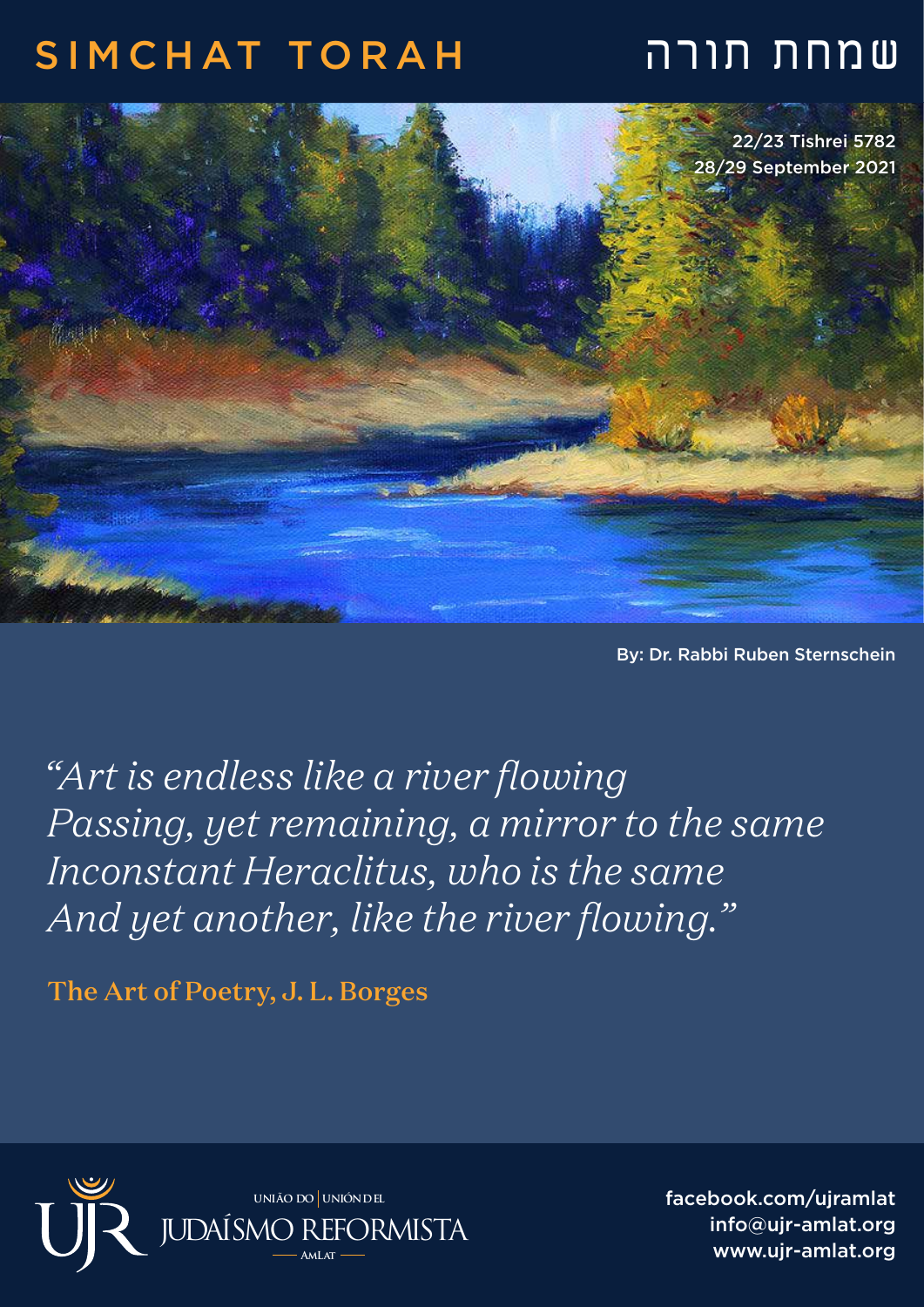*Simchat Torah is the date that celebrates the ending of the annual Torah reading cycle, and its immediate restart. It's the festival of certain repetition. Perhaps it's even the festival of routine.*

*Because the everyday also deserves to be celebrated and sanctified. Nothing easier than celebrating the special and feeling special facing the special. The challenge lies in feeling special when facing the ordinary. Judaism does this through daily blessings on water, on looking and seeing, and on the ability of doing one's basic physiological needs.*

*We all feel special when we get a new job, when we meet new people or when we meet friends we haven't seen in a while. Nevertheless, life is made mostly of countless ordinary moments, in the same places and with the same people, and it is there, in those circumstances, that we have the true opportunity to deepen ourselves and our relationship ways. For it's in the everyday that our true identity may show, with no masks, no production, no special adornments. Simchat Torah, as Sukkot preceding it, celebrates not an occurrence but the simple act of walking, in a desert in one case, in the reading of the Torah in the other.* 

MAIN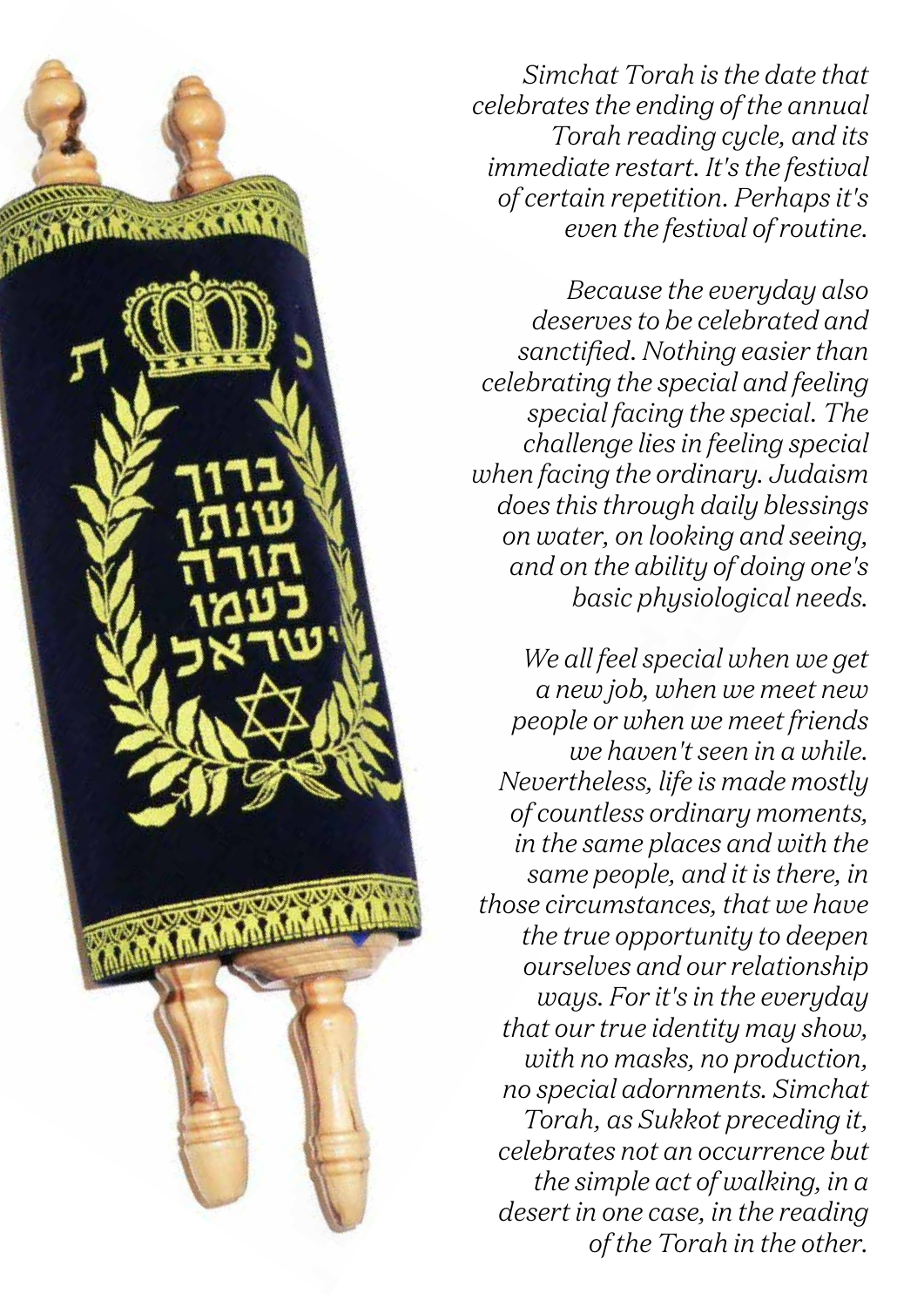

*Precisely for this reason it allows us to see if we have been able to be different when facing the same. If we managed to read it in another way, to interpret it through other lenses, to discover new messages in the same text, in the same place, in the same people, and in the same ourselves.*

*Simchat Torah - while a festival of repetition - assumes, as Heraclitus, that the second time we dip in a river, we won't be the same, as won't the river, either.* 

*Borges was more sophisticated. To him, the river and the very Heraclitus, as all of us, are always the same and different at the same time. As such is everything. And art is what allows us to see this paradox and to enjoy the efforts of elucidating it.*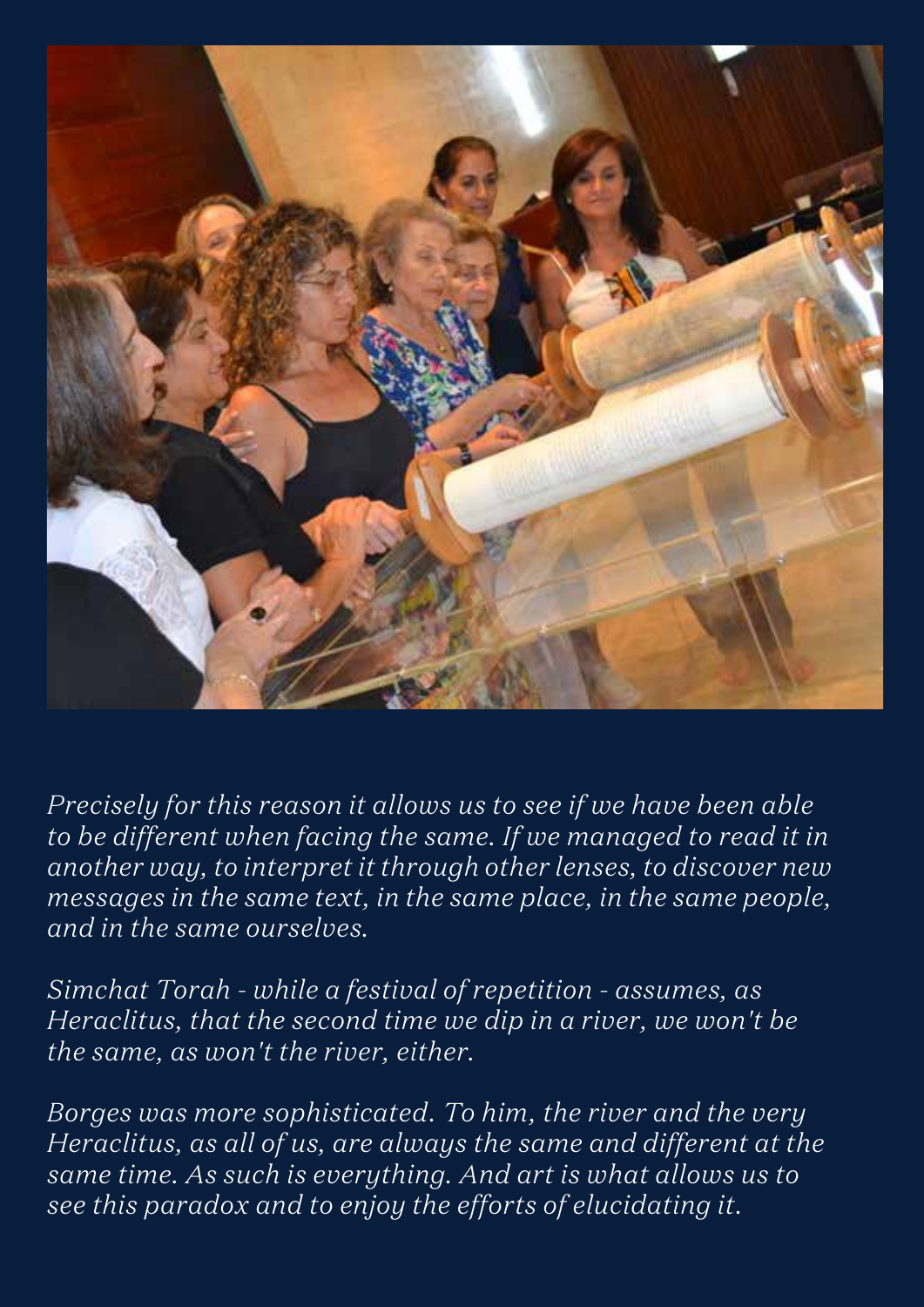*Nothing is repeated identically, and at the same time, we are always experiencing similar and known situations in a certain way: there will always be sadness, joy, desire, success, frustration, goodness, evil, altruism, selfishness. If we don't feel them all at once, we shall have at least part of all this. Since we're born, till the day we die. Perhaps everything is repeated to show how we have grown, to give us the opportunity to grow.*



*The Torah defines itself at the end as a poem, that - unlike prose - requires a creative and inspired reading, which invites the reader to dive into the text and see themselves reflected on it as in a mirror. In this sense, the Torah reflects us every time we read it and it inspires us to see ourselves through it in a new manner every time.*